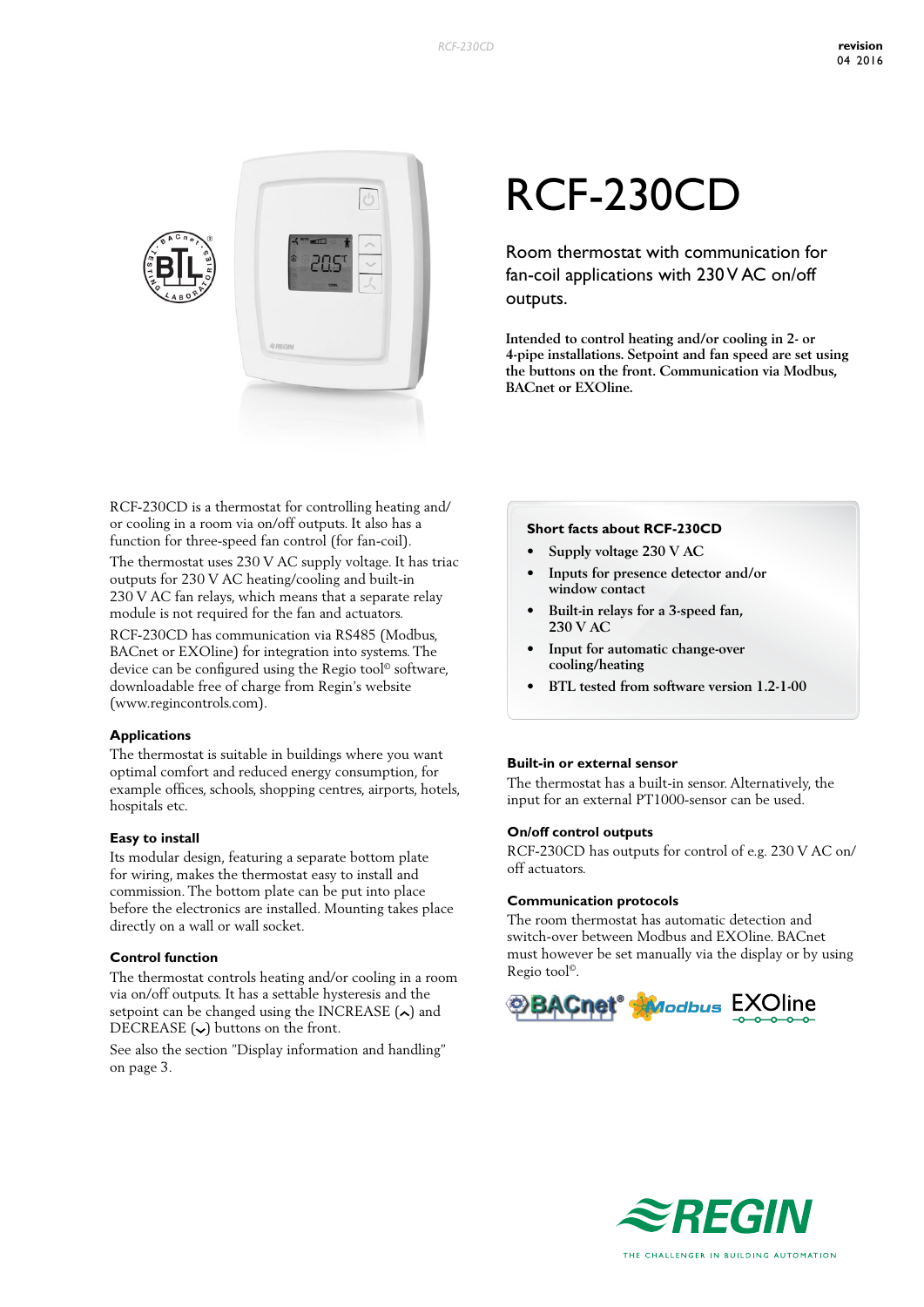#### **2- and 4-pipe installations**

In 2-pipe installations, the same pipe system is used for heating and cooling depending on the current season. Chilled water circulates through the system during summer and heated water during winter When RCF-230CD is configured for a 2-pipe system, output DO4 is used for controlling heating or cooling (depending on the season (fluid temperature)) via an actuator, a valve or similar (change-over function).



In 4-pipe installations, there are two separate water systems for heating and cooling with separate valves. The thermostat uses two outputs for control of heating and cooling in sequence.



#### **Automatic cooling/heating change-over**

RCF-230CD has an input for change-over which is used when the thermostat is configured for 2-pipe installations. It sets output DO4 to operate with heating or cooling function depending on the fluid temperature (season).

The change-over input can be connected to a potential-free relay contact or a PT1000-sensor.

The input function for the relay contact can be set to normally open (NO) or normally closed (NC). If the change-over input is not used, we recommend that it is left disconnected and set to NO (factory setting).

When using a sensor, it must be mounted so that it can measure the temperature on the supply pipe to the coil. To ensure satisfactory function, the system must also have continuous primary circuit circulation. Using a sensor, the output function is set to heating when the fluid temperature exceeds 28°C and to cooling when the temperature falls below 16°C.

At heating function "HEAT" is shown in the display and at cooling function "COOL" is shown.

#### **Occupancy detection for saving energy**

By connecting an occupancy detector or a keycard switch (in hotels) to a digital input, you can alternate between Comfort and Economy mode. This way, the temperature is controlled from requirement, making it possible to save energy while maintaining the temperature at a comfortable level.

Using occupancy detection, you can delay activation and/ or inactivation of Comfort mode to avoid switching mode if someone temporarily enters or leaves the room.

A window contact can be connected to either digital input 1 or universal input 1. The window contact will set the controller to "Off" mode if a window is opened, thereby minimising energy consumption.

#### **Operating modes**

There are four different operating modes, Comfort, Economy (Standby), Off and Window. Switching between these modes is performed locally or via the SCADA system.

**Comfort:**  $\triangle$  is shown in the display and the room is in use. The temperature is held at the comfort level with a deadband (DB) between activation of heating and cooling.

**Economy (Standby):** "Standby" is shown in the display. The room is in an energy saving mode and is not used at the moment. This can for example be during nights, weekends, evenings etc. or during daytime when there is no one in the room. The thermostat is prepared to change operating mode to Comfort if someone enters the room. Heating and cooling have freely adjustable setpoints.

**Off:** "Off" is shown in the display and the backlight is switched off. The thermostat neither heats or cools and the fan stops (except if mould protection has been selected, in which case the fan will keep running). Off mode is selected by pressing the On/Off button.

**Window:**  $\Box$  is shown in the display and the thermostat is in off mode and the fan stops (except if mould protection has been selected, in which case the fan will keep running).

#### **Fan speed control**

The current fan speed is shown in the display and can be set manually to  $Low\rightarrow Medium\rightarrow High\rightarrow Auto$  by pressing the fan button. In Auto mode, fan speed is controlled by the difference between the setpoint and actual value of the room.



When there is no heating or cooling demand in the Auto position, the fan will run at its lowest setting. This can be changed to make the fan stop when there is no heating or cooling demand. The fan is also deactivated when in modes Off and Window. However, it will continue to run if mould protection has been configured.

If the fan has been configured to not be affected by controller output, the "AUTO" option will not be shown when pressing the fan button.

#### **Mould protection**

When this function has been configured, the fan will always run at the lowest speed and circulate air in the room to minimise the risk of mould growth in the fan-coil unit. The function is deactivated on delivery.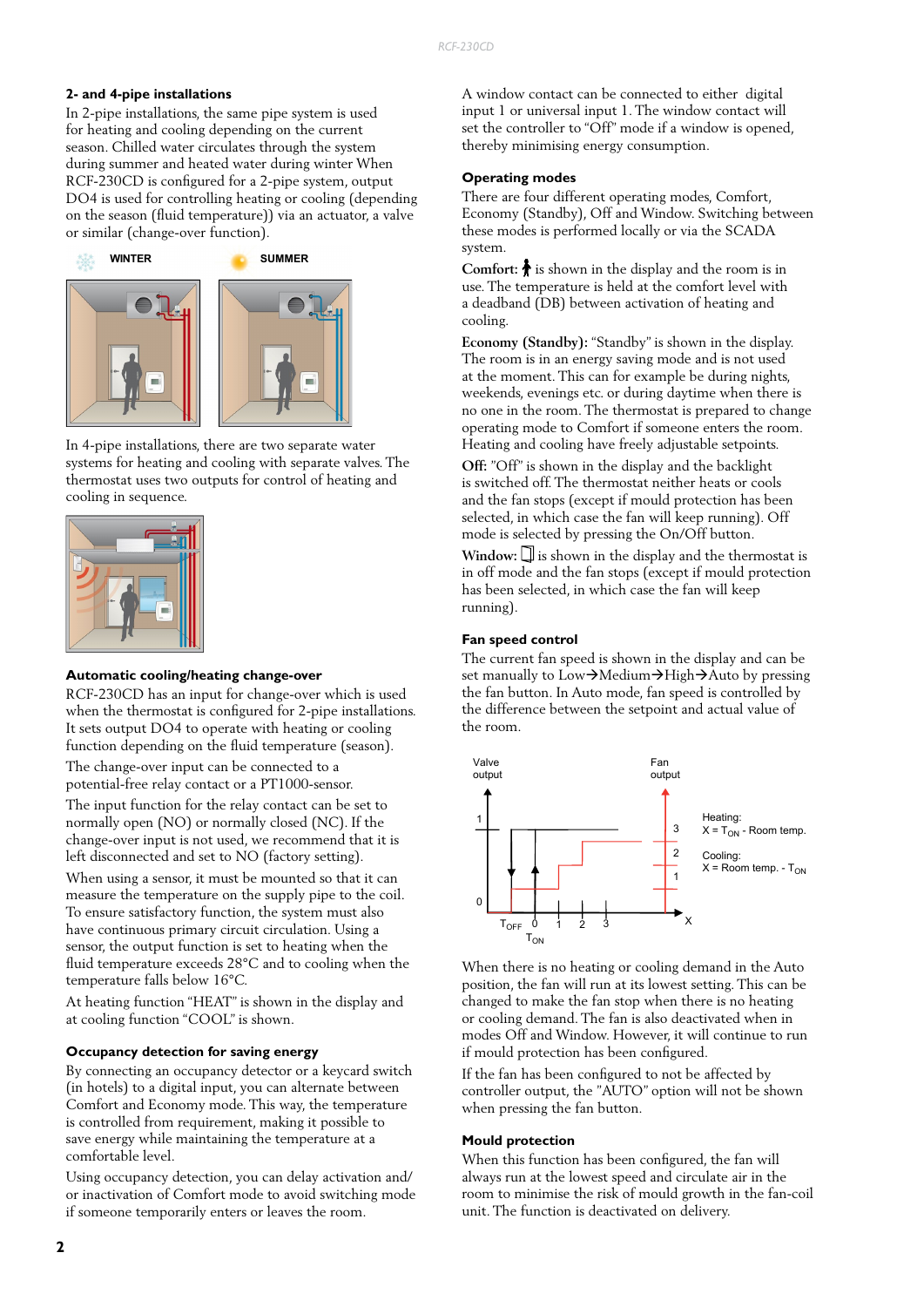# **Automatic valve exercise**

To ensure proper functionality, the thermostat has a function for valve exercise, even during periods when they are not in use. At regular intervals the output is overridden to close for a moment in order to open and close the valves. The exercise interval can be set individually for heating and cooling. The exercise function can also be inactivated if desired.

# Display information and handling

The display has the following indications:



The display is handled using the buttons on the thermostat:



#### **On/Off button**

By pressing the On/Off button, RCF-230CD will switch between Off mode and Comfort/Economy mode.

#### **Setpoint buttons**

The INCREASE and DECREASE buttons are used to change the setpoint value. The basic setpoint can be changed within adjustable min./max. limits.

#### **Fan button**

By pressing the fan button, the fan speed is set to to Low, Medium, High or Auto.

#### **Blocking**

The buttons of the controller, the configuration menu and the manual fan control can all be blocked in order to prevent settings from being changed by unauthorized individuals.

### **Configuration**

The factory settings can be changed by using the display and buttons on the thermostat, or alternatively by using Regio tool©.

The parameter values are changed with the INCREASE and DECREASE buttons and changes confirmed with the On/Off button.

The parameter list can be found in the instruction for RCF-230CD and in the manual for RCF.

### **Display configuration**

The desired contents of the display can be configured via the parameter list. There are four alternatives:

- 1. The actual value is normally shown. The setpoint is shown when it is changed using the INCREASE and DECREASE buttons.
- 2. The actual value is normally shown. The setpoint displacement is shown when it is changed using the INCREASE and DECREASE buttons.
- 3. The setpoint value is shown (factory setting).
- 4. The setpoint adjustment is shown.

# Control principles

## **Control principle at cooling function**

During control of cooling, the output is activated when the temperature rises above the setpoint by the set hysteresis. The output closes when the setpoint value is reached.



#### **Control principle at heating function**

During control of heating, the output is activated when the temperature falls below the setpoint by the set hysteresis. The output closes when the setpoint value is reached.



Off

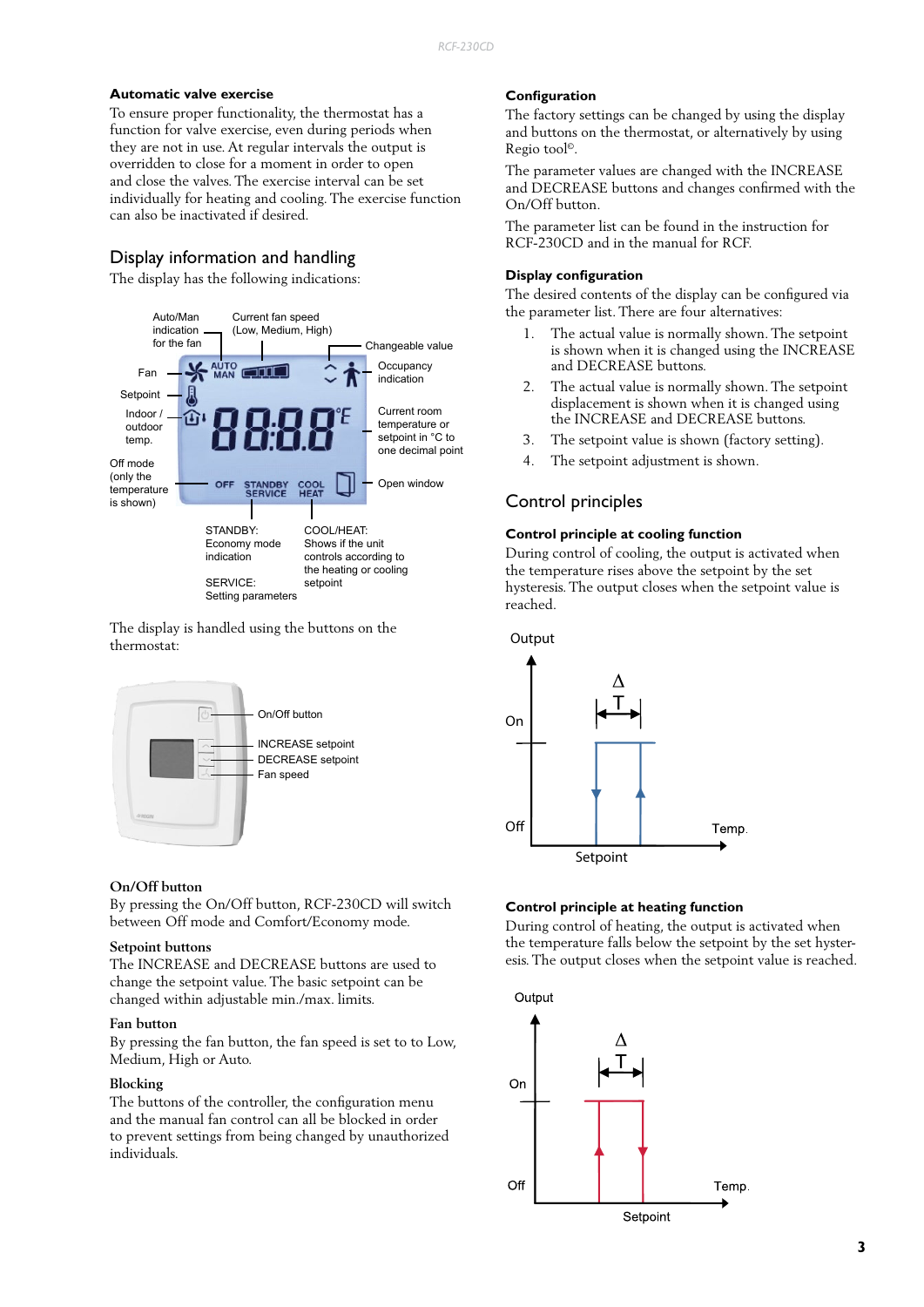# Technical data

Supply voltage  $230 \text{ V AC } \pm 10 \%$ , 50/60 Hz Power consumption 3 W, class II construction Ambient temperature 0...50°C Storage temperature -20...+70°C Ambient humidity Max. 90 % RH Protection class IP20<br>Communication RS48 BACnet MS/TP slave and master Pollution degree 2 Overvoltage category 3 Display LCD with backlight Material, casing Polycarbonate, PC Colour Cover Polar white RAL9010 Bottom plate Light grey Dimensions (HxWxD) Weight 0.18 kg



# **Inputs**

External sensor, AI1 PT1000-sensor. Suitable sensors are TG-R5/PT1000, TG-UH/PT1000, TG-A1/PT1000 and TG-K3-PT1000 from Regin. UI1 Change-over, potential-free contact or PT1000-sensor. Suitable sensor is TG-A1/PT1000 from Regin or window contact. Presence/window contact, DI1 Potential free contact. A suitable occupancy detector is IR24-P from Regin. **Outputs**

Fan control, DO1, 2, 3 3 outputs for speed I, II and III, 230 V AC, max. 3 A fan-coil Valve, DO4, DO5 2 outputs, 230 V AC, max. 300 mA (3 A initially)

# **Settings**

|                             | Possible settings                                     | <b>Factory setting (FS)</b> |
|-----------------------------|-------------------------------------------------------|-----------------------------|
| Basic setpoint              | 550°C (0100°C with Regio tool <sup>®</sup> )          | $22^{\circ}$ C              |
| Internal sensor calibration | $-1010K$                                              | 0K                          |
| External sensor calibration | $-1010K$                                              | 0K                          |
| <b>Hysteresis</b>           | 0.550K                                                | 1 K                         |
| DB, deadband at Comfort     | 0.110K                                                | 2 K                         |
| Installation type           | $2$ - or 4-pipe                                       | 2-pipe                      |
| Input DI1                   | Normally open (NO) or normally closed (NC)            | NO.                         |
| Input UI1                   | NO or NC, when used as a relay contact input          | NO.                         |
| Output DO4                  | NO or NC                                              | NC.                         |
| Output DO5                  | NO or NC                                              | NC.                         |
| Valve exercise              | Individually settable for heating and cooling outputs | 23 hours interval           |

RS485 (Modbus or EXOline with automatic detection/switching), or BACnet Modbus 8 bits, 1 or 2 stop bits. Odd, even (FS) or no parity. Communication speed 9600, 19200, 38400 bps (EXOline, Modbus and BACnet) or 76800 bps (BACnet only) Built-in temperature sensor NTC type, measuring range 0...50°C Terminal blocks Lift type for max. cable area 2.1 mm<sup>2</sup> Mounting Indoor, wall mounting, fits on a standard wall socket<br>Dimensions (HxWxD)  $120 \times 102 \times 29 \text{ mm}$  **LVD, Low Voltage Directive / EMC emissions & immunity standards:** This product conforms to the EMC and LVD requirements in the European harmonised standards EN 60730-1:2000 and EN 60730-2-9:2002. It carries the CE mark. **RoHS:** This product conforms to the Directive 2011/65/EU of the European Parliament and of the Council.